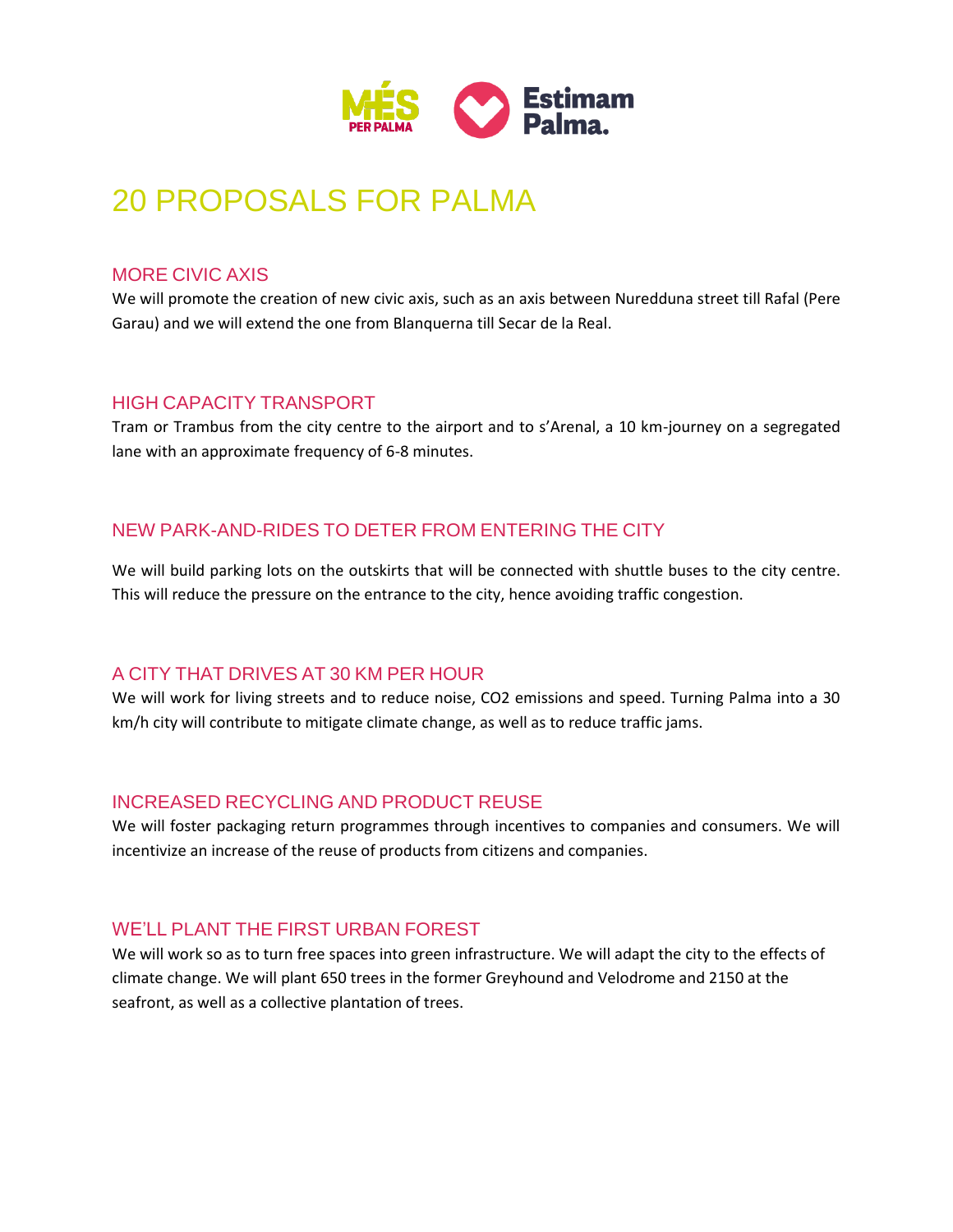

## A SPACE FOR CREATION: CAN RIBES FACTORY AND FORMER PRISON

We'll promote the Centre for Creation, Training and Investigation of the Arts of Circus at Can Ribes. The new Centre for Contemporary Creation of the former prison of Palma will provide spaces for rehearsing and playing for musicians and bands.

# CREATION OF A SERVICE OF SOCIAL ATTENTION FOR EMERGENCIES 24/7

A citizen emergency office to deal with social urgency situations; energy poverty; malnutrition; aggressions or situations derived of catastrophes (fires, damages to houses, etc.) and accidents, etc.

# A STIMULUS TO SMALL SHOPS

We will structure shops from different streets in axis that connect neighbourhoods, giving value to small merchants.

# FINALIZING THE DECOMMISSIONING OF THE SETTLEMENT OF SON RIERA

We must keep on reallocating families from the former settlement so as to ensure a decent life to all the citizens. We must ensure equal opportunities to all and the social inclusion of children and youth. We can't afford having areas of exclusion and marginality in our city.

## TRANSFORMING THE SEAFRONT

We will promote the seafront (from S'Arenal to Cala Major) as an engine of innovation and economic diversification of Palma against current dependence on tourism. At the same time, we will make sure that the economy is inclusive in the neighbourhoods where it flourishes, so as it increases the value of these.

## FROM 6 TO 3 CRUISERS A DAY

We will push to set a maximum of three cruisers simultaneously in our city, which will mean having maximum of six moorings at the special plan of the port.

## TRADITIONAL AREAS FREE FROM TOURIST RENTALS

Traditional areas free from tourist rentals. We will reduce the difficulties to have access to housing and we will ensure the good coexistence in neighbourhoods. We will limit the rental in non-detached singlefamily houses in el Molinar and Son Espanyolet.